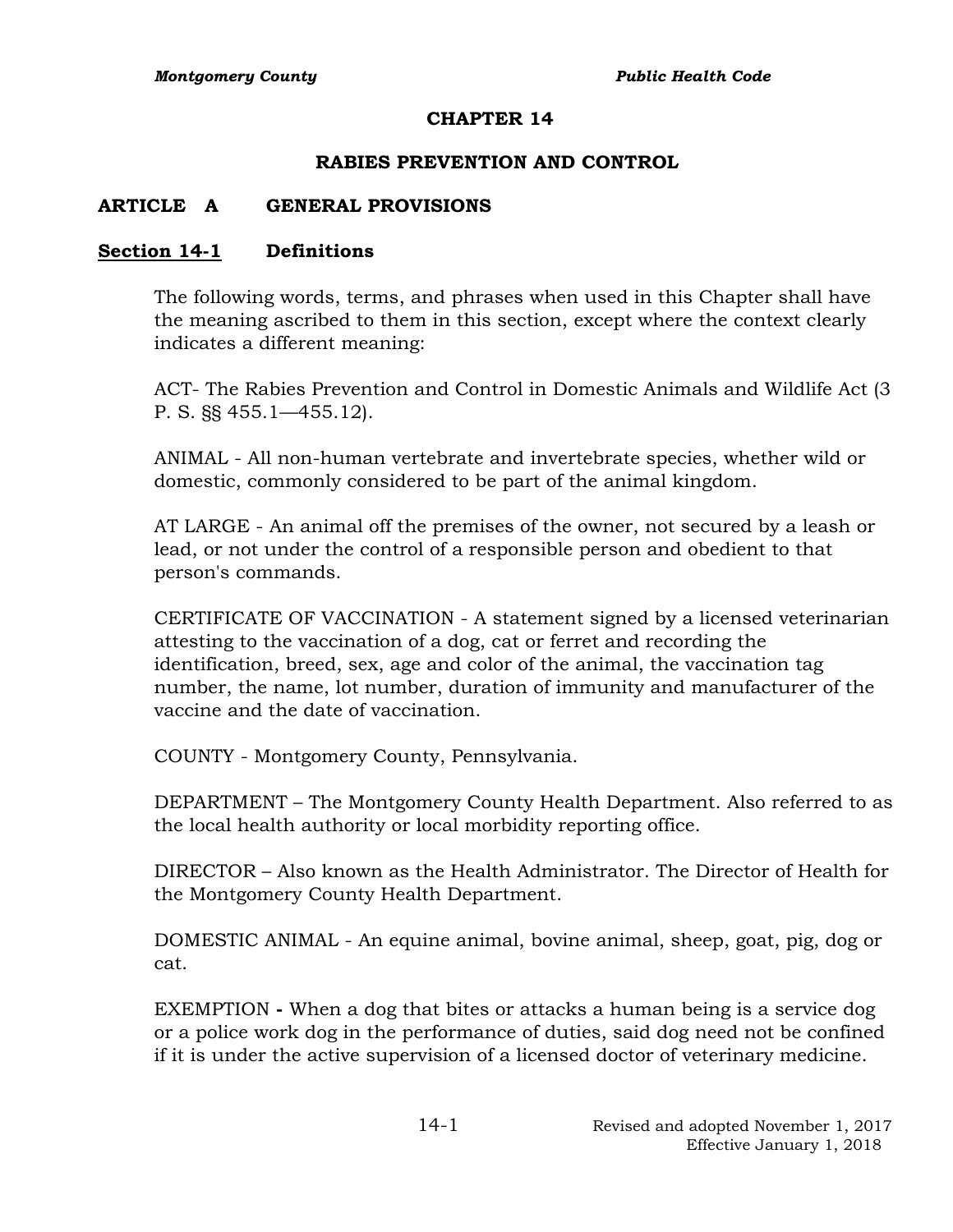#### *Montgomery County Public Health Code*

EXPOSURE TO RABIES - Any bite, scratch, or other situation in which saliva or central nervous system (CNS) tissue of a potentially rabid animal may have entered a fresh open wound or come into contact with the mucous membrane by contacting the eye, mouth or nose.

GUARDIAN - Any individual, partnership, association or corporation that temporarily takes on the duties of an owner of an animal.

OWNER – Every individual, partnership, association or corporation having a right of property in any animal which is kept harbored, or cared for within Montgomery County for a period of three (3) or more days, as well as, every individual, partnership, association or corporation occupying any premises within the County which permits any animal to remain on or about its premises for a period of three (3) or more days.

PADOH - Pennsylvania Department of Health.

PDA- Pennsylvania Department of Agriculture.

QUARANTINE - Restriction of the movement, use and disposition of animals, premises, equipment, vehicles and other articles to prevent the spread of rabies.

RABIES - An acute viral disease of the central nervous system usually transmitted to a human through the injection of saliva by an animal bite.

RABIES EXAM FORM – Document required by the Department for verification of the animal's status which states that no signs or symptoms of rabies were observed by the licensed veterinarian that examined the animal, following an injury to a human.

SUSPECTED OF HAVING RABIES - A mammal exhibiting behavior which, in the opinion of a veterinarian, public health official or official representative of the Department, PDA or the Game Commission, is suggestive of infection with rabies.

USDA - The United States Department of Agriculture

VETERINARIAN - A graduate of a recognized school of veterinary medicine licensed to practice in the Commonwealth of Pennsylvania.

# **ARTICLE B REQUIREMENTS**

# **Section 14-2 Vaccination of dogs, cats and ferrets against rabies**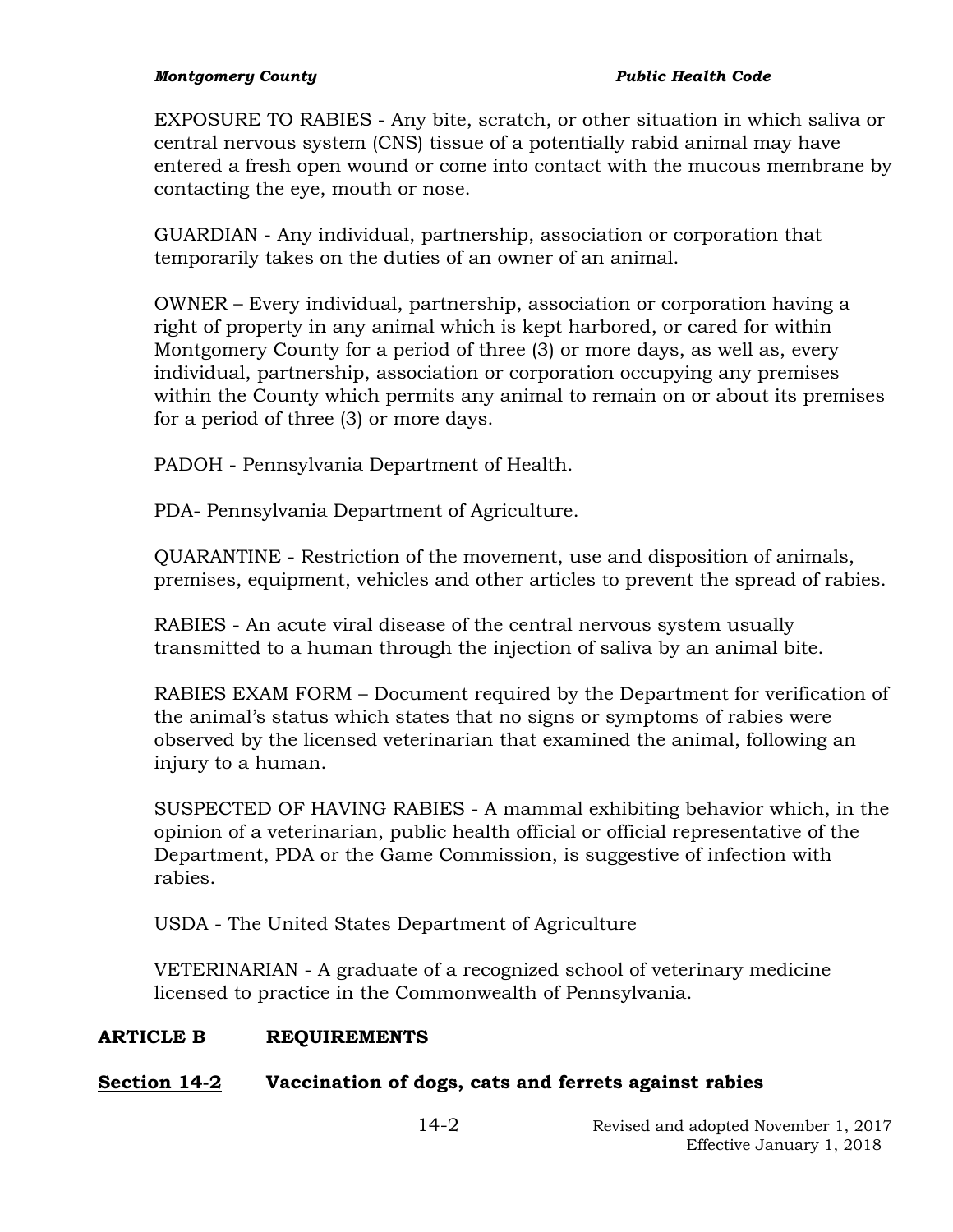It shall be unlawful for the owner or guardian of a dog, cat or ferret to keep, harbor or have in custody or control a dog, cat or ferret three (3) months of age or older unless such dog, cat or ferret has a current vaccination against rabies which is licensed and approved by USDA. Proof of vaccination shall be furnished at the request of the Department.

# **Section 14-3 (Reserved)**

# **Section 14-4 Animal bites and rabid animals**

- a. Persons bit by animals It shall be the duty of any person who has knowledge that a human exposure to rabies occurred in this County to immediately report the facts of the incident and the whereabouts of such animal to the Department.
	- i. The owner of every such animal which is a dog, cat or ferret shall immediately place such dog, cat, or ferret in confinement in such a manner as to prevent it from escaping, running at large or having physical contact with other animals or humans other than the dog, cat, or ferret owner or controller, and maintain such confinement for a ten (10) day period of observation.
	- ii. At the end of said ten (10) day observation period, the dog, cat or ferret shall be examined by a veterinarian employed by the owner, and a written report of the results of such examination shall be documented on a Rabies Exam Form and submitted by the owner or veterinarian to the Department as soon as possible, but in no case longer than seventy-two (72) hours after the end of said ten (10) day observation period. If the report reveals no symptoms of rabies, the dog, cat or ferret may then be released. If the owner fails or refuses to have the dog, cat or ferret examined for rabies by a veterinarian within seventy-two (72) hours of the end of the ten (10) day observation period, in violation of this Article, the Department shall cite the owner in violation of this article.
	- iii. Any cost to the victim for medical treatment resulting from an attacking or biting dog, cat or ferret must be paid fully by the owner of such dog, cat or ferret. The County shall not be liable for medical treatment and/or legal costs to the victim.
	- iv. If at any time during the said ten (10) day period of observation the dog, cat or ferret develops symptoms indicative of rabies, such fact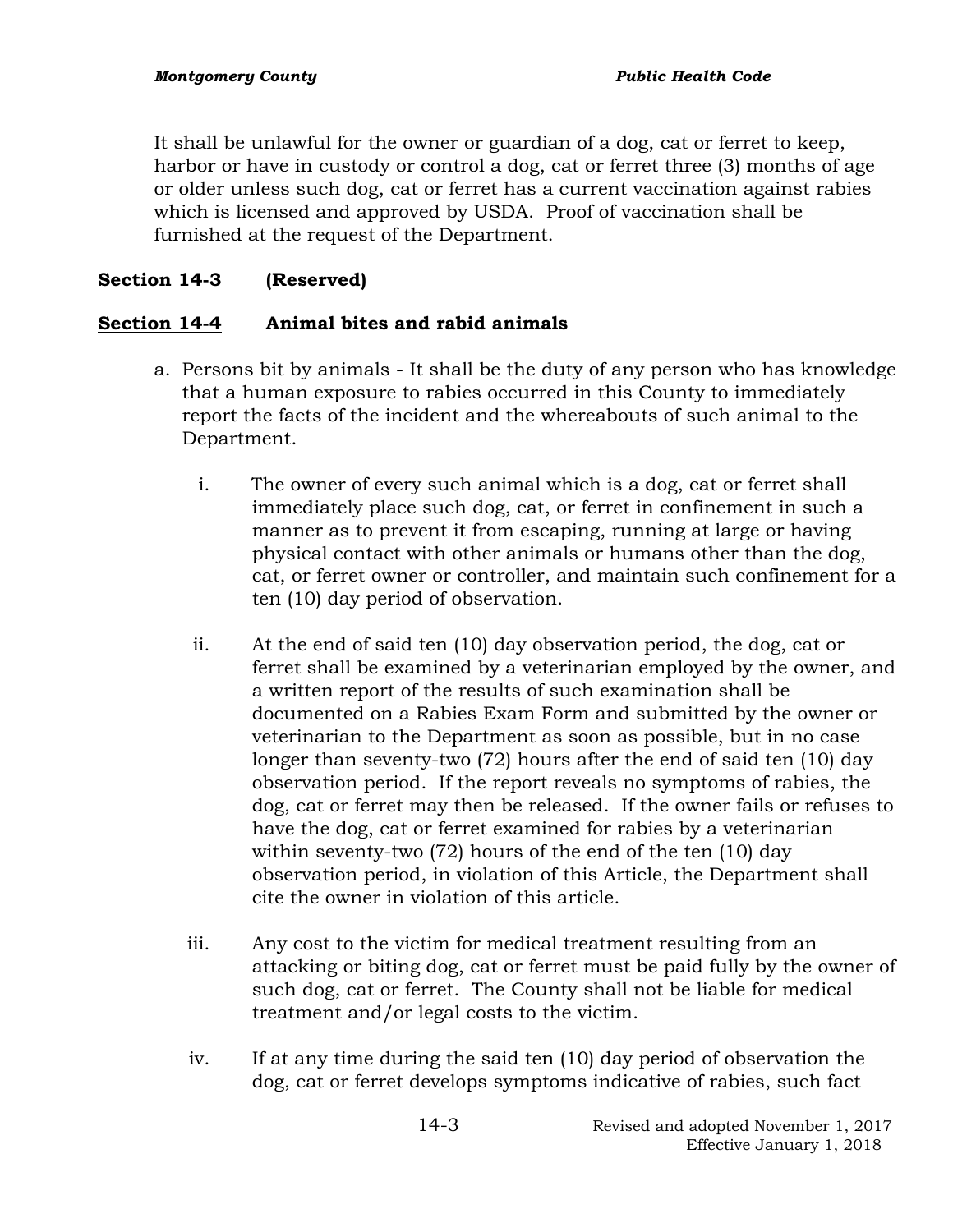shall be communicated by the owner and veterinarian at once to the Department, and the dog, cat or ferret shall immediately be removed to a veterinary hospital acceptable to the Department, at the expense of the owner.

- v. If any animal shall die during the quarantine period and is suspected of having rabies, the head of the animal shall be prepared by a licensed veterinarian and transported to the Pennsylvania Department of Health, Bureau of Laboratories. The cost of examination, preparation and disposition shall be the responsibility of the owner.
- vi. If the dog, cat or ferret is clinically diagnosed as rabid, it shall be humanely euthanized. Confirmatory tests for the presence of rabies shall be conducted on the dogs, cats, or ferret's remains as necessary. After such testing, the remains of the dog, cat, or ferret shall be disposed of in such a manner as directed by the laboratory and/or the Department.
- vii. If the dog, cat or ferret is a stray that cannot be identified, it shall be the duty of the Department to consider the need for post-exposure prophylaxis for the victim.
- viii. A wild carnivorous mammal or bat (as well as the offspring of wild animals cross-bred with domestic dogs or cats) which is not at the time effectively vaccinated against rabies, which has bitten or injured any person in this County shall be immediately humanely euthanized and testing for the presence of rabies shall be conducted on its remains. Testing and disposal of such animal's remains shall be done as directed by the Department. Euthanasia of such animal shall be at the expense of the owner or guardian of the animal or by the homeowner of the property where the animal was located.
	- ix. If any farm animal, zoological or exhibition animal, bites or injures any person in this County, then and in such event such animal shall be examined by a licensed veterinarian or their designee within seventy-two hours after such incident occurred to determine if it exhibits symptoms of rabies infection, regardless of vaccination status. It shall be the duty of the owner of such animal to cause such an examination to be made, at the expense of such owner. If the examining veterinarian determines that such animal exhibits symptoms of rabies infection, it shall immediately be humanely euthanized.